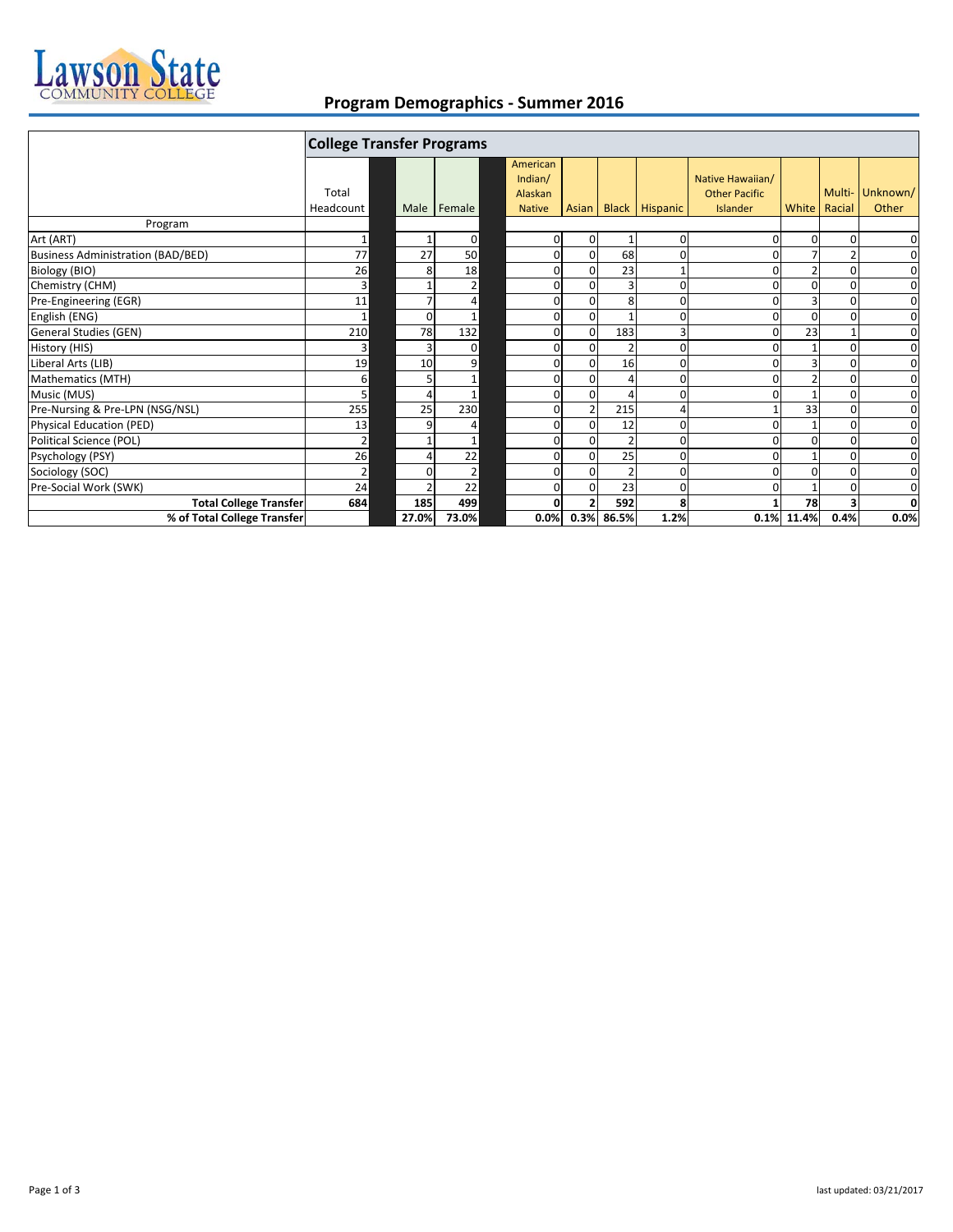

## **Program Demographics ‐ Summer 2016**

|                                                  | <b>Career Technical Programs</b> |                          |                         |                         |                  |                |                |                      |                         |                         |                 |
|--------------------------------------------------|----------------------------------|--------------------------|-------------------------|-------------------------|------------------|----------------|----------------|----------------------|-------------------------|-------------------------|-----------------|
|                                                  |                                  |                          |                         | American                |                  |                |                |                      |                         |                         |                 |
|                                                  |                                  |                          |                         | Indian/                 |                  |                |                | Native Hawaiian/     |                         |                         |                 |
|                                                  | Total                            |                          |                         | Alaskan                 |                  |                |                | <b>Other Pacific</b> |                         |                         | Multi- Unknown/ |
|                                                  | Headcount                        | Male                     | Female                  | <b>Native</b>           | Asian            | <b>Black</b>   | Hispanic       | <b>Islander</b>      | White                   | Racial                  | Other           |
| Autobody Repair (ABR)                            | 15                               | 15                       | $\mathbf 0$             | $\mathbf 0$             | $\mathbf 0$      | 13             | 0              | $\mathbf{0}$         |                         | $\mathbf 0$             | 0               |
| Air Conditioning/Refrigeration (ACR)             | 66                               | 65                       | $\mathbf{1}$            | $\mathbf{0}$            | $\mathbf{1}$     | 34             | $\overline{0}$ | $\mathbf 0$          | 31                      | $\Omega$                | $\mathbf 0$     |
| Accounting (ACT)                                 | 11                               | $\overline{2}$           | 9                       | $\mathbf 0$             | $\mathbf 0$      | 10             | $\mathbf 0$    | $\Omega$             | $\mathbf{1}$            | $\mathbf 0$             | $\mathbf 0$     |
| <b>AOT Programs (AOT)</b>                        | 13                               | 12                       | $\mathbf 1$             | $\mathbf 0$             | $\mathbf{1}$     | $\overline{7}$ | $\mathbf 0$    | $\Omega$             | 5                       | $\pmb{0}$               | $\mathbf 0$     |
| Automotive Technology - GM ASEP (ASE)            | $6 \overline{6}$                 | 5                        | $\mathbf 1$             | $\mathbf 0$             | $\mathbf 0$      | $\overline{3}$ | $\mathbf 0$    | $\mathbf 0$          | 3                       | $\mathbf 0$             | $\mathbf 0$     |
| Automotive Technology - Ford Asset (ASF)         | 11                               | 11                       | $\mathbf 0$             | $\mathbf 0$             | $\mathbf 0$      | $\mathbf 0$    | $\mathbf 0$    | $\mathbf 0$          | 11                      | $\mathbf 0$             | $\mathbf 0$     |
| Automotive Technology - Toyota T-Ten (AST)       | 5                                | $\overline{4}$           | $\mathbf 1$             | $\mathbf 0$             | $\boldsymbol{0}$ | $\mathbf 0$    | $\mathbf 0$    | $\mathbf 0$          | 5                       | $\pmb{0}$               | 0               |
| Automotive Mechanics (AUM)                       | 19                               | 18                       | $\mathbf 1$             | $\mathbf 0$             | $\mathbf 0$      | $\overline{7}$ | 3              | $\mathbf 0$          | 9                       | $\mathbf 0$             | $\mathbf 0$     |
| Automated Manufacturing (AUT)                    | 20                               | 19                       | $\mathbf 1$             | $\mathbf 0$             | $\boldsymbol{0}$ | 15             | $\mathbf 0$    | $\mathbf 0$          | 5                       | $\mathbf 0$             | $\mathbf 0$     |
| Barbering (BAR)                                  | $\overline{\mathbf{3}}$          | $\overline{2}$           | $\mathbf{1}$            | $\mathbf 0$             | $\mathbf 0$      | $\overline{2}$ | $\mathbf{1}$   | $\mathbf 0$          | $\mathbf 0$             | $\mathbf 0$             | $\mathbf 0$     |
| <b>Building Construction (BUC)</b>               | 5                                | 5                        | $\mathbf 0$             | $\mathbf 0$             | $\mathbf 0$      | 5              | $\mathbf 0$    | $\mathbf 0$          | $\mathbf 0$             | $\mathbf 0$             | $\mathbf 0$     |
| <b>Business Admin and Management (BUS)</b>       | 22                               | 6                        | 16                      | $\mathbf 0$             | $\mathbf 1$      | 19             | $\mathbf{1}$   | $\mathbf 0$          | $\mathbf{1}$            | $\mathbf 0$             | 0               |
| Commercial Art (CAT)                             | 15                               | 8                        | $\overline{7}$          | $\mathbf 0$             | $\mathbf 0$      | 13             | $\mathbf 0$    | $\mathbf 0$          | $\overline{2}$          | $\mathbf 0$             | $\mathbf 0$     |
| Commercial Food Services/Culinary Arts (CFS/CUA) | 25                               | 9                        | 16                      | $\mathbf 0$             | $\mathbf 0$      | 24             | $\mathbf 0$    | $\mathbf 0$          | $\mathbf 0$             | $\mathbf{1}$            | $\mathbf 0$     |
| Child Development (CHD)                          | 19                               | $\mathbf 0$              | 19                      | $\mathbf 1$             | $\mathbf 0$      | 16             | $\mathbf 0$    | $\mathbf 0$          | $\overline{2}$          | $\mathbf 0$             | $\mathbf 0$     |
| Computer Science-Bus Ed (CIB/CIM/CIS)            | 44                               | 31                       | 13                      | $\mathbf 0$             | $\mathbf 0$      | 32             | $\mathbf 0$    | $\mathbf 0$          | 11                      | $\mathbf{1}$            | $\overline{0}$  |
| Cosmetology (COS)                                | $\mathbf 0$                      | $\mathbf 0$              | $\mathbf 0$             | $\mathbf 0$             | $\boldsymbol{0}$ | $\mathbf 0$    | $\mathbf 0$    | $\mathbf 0$          | $\mathbf 0$             | $\mathbf 0$             | $\mathbf 0$     |
| Criminal Justice (CRJ)                           | $\overline{4}$                   | $\overline{\phantom{a}}$ | $\overline{2}$          | $\mathbf 0$             | $\mathbf 0$      | $\overline{3}$ | $\mathbf 0$    | $\mathbf 0$          | $\mathbf{1}$            | $\mathbf 0$             | $\mathbf 0$     |
| Dental Assisting (DAT)                           | 18                               | $\overline{1}$           | 17                      | $\mathbf 0$             | $\mathbf{1}$     | 8              | $\mathbf 0$    | $\Omega$             | 9                       | $\mathbf 0$             | $\mathbf 0$     |
| Drafting (DDT)                                   | 12                               | q                        | 3                       | $\mathbf 0$             | $\mathbf 0$      | 9              | $\mathbf 0$    | $\mathbf 0$          | $\overline{\mathbf{3}}$ | $\mathbf 0$             | 0               |
| Diesel Mechanics (DEM)                           | 12                               | 12                       | $\mathbf 0$             | $\mathbf 0$             | $\Omega$         | 10             | $\Omega$       | $\Omega$             | $\overline{2}$          | $\Omega$                | $\mathbf 0$     |
| Electronics (EET)                                | $\overline{2}$                   | $\overline{2}$           | $\mathbf 0$             | $\mathbf 0$             | $\mathbf 0$      | $\mathbf 0$    | $\mathbf 0$    | $\Omega$             | $\overline{2}$          | $\mathbf 0$             | $\mathbf 0$     |
| <b>Emergency Medical Services (EMS)</b>          | $\overline{2}$                   | $\overline{2}$           | $\mathbf 0$             | $\mathbf 0$             | $\mathbf 0$      | $\mathbf{1}$   | $\mathbf 0$    | $\mathbf 0$          | $\mathbf{1}$            | $\mathbf 0$             | $\mathbf 0$     |
| Geographic Information Systems (GIS)             | $\mathbf 0$                      | $\Omega$                 | $\mathbf 0$             | $\mathbf{0}$            | $\mathbf 0$      | $\Omega$       | $\mathbf 0$    | $\Omega$             | $\mathbf{0}$            | $\Omega$                | $\mathbf 0$     |
| Industrial Electronics (ILT/ILE)                 | 32                               | 30                       | $\mathbf 2$             | $\mathbf{1}$            | $\mathbf 0$      | 22             | $\mathbf 0$    | $\mathbf 0$          | 9                       | $\mathbf 0$             | 0               |
| Industrial Maintenance (INT)                     | $\overline{4}$                   | $\Delta$                 | $\Omega$                | $\mathbf 0$             | $\Omega$         | $\overline{2}$ | $\Omega$       | $\Omega$             | $\overline{2}$          | $\Omega$                | $\Omega$        |
| <b>Licensed Practical Nursing (LPN)</b>          | $11\,$                           | $\Omega$                 | 11                      | $\pmb{0}$               | $\mathbf 0$      | 6              | $\Omega$       | $\Omega$             | 5                       | $\mathbf 0$             | 0               |
| Legal Secretary (LSC)                            | $\mathbf 0$                      | $\Omega$                 | $\mathbf 0$             | $\mathbf 0$             | $\mathbf 0$      | $\mathbf 0$    | $\mathbf 0$    | $\mathbf 0$          | $\mathbf 0$             | $\pmb{0}$               | $\mathbf 0$     |
| <b>Medical Secretary (MDS)</b>                   | 8                                | $\Omega$                 | 8                       | $\mathbf 0$             | $\mathbf 0$      | 8              | $\mathbf 0$    | $\mathbf 0$          | $\mathbf{0}$            | $\mathbf 0$             | $\mathbf 0$     |
| Management & Supervision (MST)                   | $\mathbf 0$                      | $\Omega$                 | $\mathbf 0$             | $\mathbf 0$             | $\boldsymbol{0}$ | $\mathbf 0$    | $\mathbf 0$    | $\mathbf 0$          | $\mathbf 0$             | $\boldsymbol{0}$        | $\mathbf 0$     |
| Machine Tool Technology (MTT)                    | $\mathbf 0$                      | $\Omega$                 | $\mathbf 0$             | $\mathbf 0$             | $\mathbf 0$      | $\mathbf 0$    | $\mathbf 0$    | $\mathbf 0$          | $\mathbf 0$             | $\mathbf 0$             | $\mathbf 0$     |
| <b>Nursing Assistant (NAS)</b>                   | $\mathbf 2$                      | $\Omega$                 | $\overline{2}$          | $\mathbf 0$             | $\mathbf 0$      | $\Omega$       | $\mathbf 0$    | $\Omega$             | $\overline{2}$          | $\mathbf 0$             | $\mathbf 0$     |
| Nursing (NUR)                                    | 57                               | $\overline{7}$           | 50                      | $\mathbf 0$             | $\mathbf{1}$     | 44             | $\mathbf{1}$   | $\mathbf 0$          | $\overline{11}$         | $\mathbf 0$             | $\mathbf 0$     |
| Office Administration (OAD)                      | 14                               | $\mathbf{1}$             | 13                      | $\mathbf 0$             | $\mathbf 0$      | 12             | $\mathbf 0$    | $\mathbf 0$          | $\overline{2}$          | $\mathbf 0$             | $\mathbf 0$     |
| Plumbing (PLB)                                   | $\mathbf 0$                      | $\Omega$                 | $\mathbf 0$             | $\mathbf 0$             | $\mathbf 0$      | $\mathbf 0$    | $\mathbf 0$    | $\mathbf 0$          | $\mathbf 0$             | $\mathbf 0$             | $\mathbf 0$     |
| Robotics (ROB)                                   | $\overline{4}$                   | 4                        | $\mathbf 0$             | $\mathbf 0$             | $\mathbf 0$      | $\overline{4}$ | $\mathbf 0$    | $\mathbf 0$          | $\mathbf 0$             | $\mathbf 0$             | $\mathbf 0$     |
| Radio/TV Broadcasting (RTV)                      | $\overline{7}$                   | 5                        | $\overline{\mathbf{c}}$ | $\mathbf 0$             | $\mathbf 0$      | 5              | $\mathbf 0$    | $\Omega$             | $\overline{2}$          | $\mathbf 0$             | $\mathbf 0$     |
| Social Work Technician (SWT)                     | $\mathbf{1}$                     | $\Omega$                 | $\mathbf{1}$            | $\mathbf 0$             | $\mathbf 0$      | $\mathbf{1}$   | $\mathbf 0$    | $\mathbf 0$          | $\mathbf 0$             | $\mathbf 0$             | $\mathbf 0$     |
| Welding (WDT)                                    | 44                               | 43                       | $\mathbf{1}$            | $\mathbf 0$             | $\mathbf 0$      | 24             | $\mathbf{1}$   | $\Omega$             | 19                      | $\Omega$                | $\mathbf 0$     |
| <b>Total Career Technical</b>                    | 533                              | 334                      | 199                     | $\overline{\mathbf{2}}$ | 5                | 359            | $\overline{7}$ | $\mathbf{0}$         | 158                     | $\overline{\mathbf{2}}$ | 0               |
| % of Total Career Technical                      |                                  | 62.7%                    | 37.3%                   | 0.4%                    |                  | 0.9% 67.4%     | 1.3%           | 0.0%                 | 29.6%                   | 0.4%                    | 0.0%            |
|                                                  |                                  |                          |                         |                         |                  |                |                |                      |                         |                         |                 |